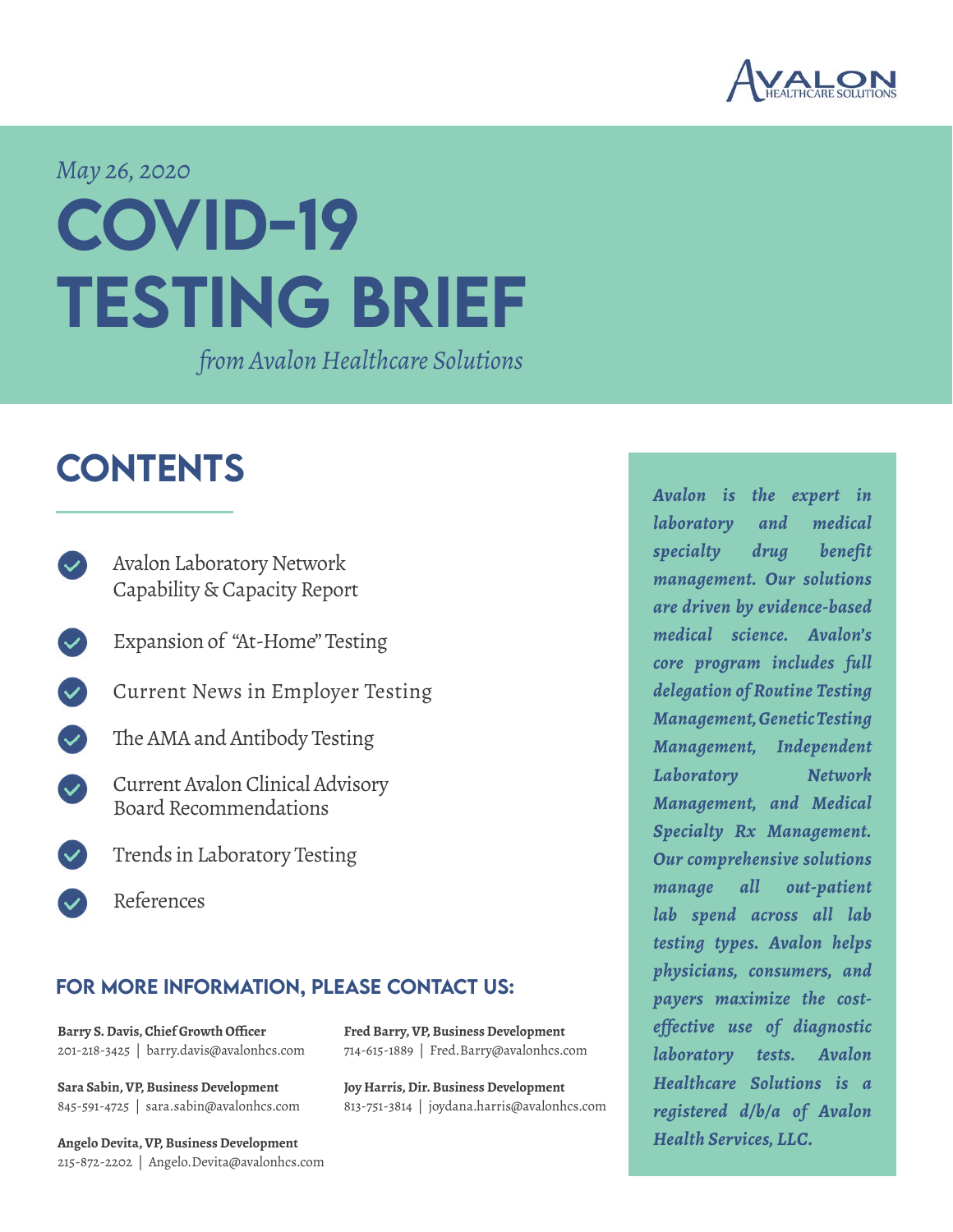# <span id="page-1-0"></span>Avalon Laboratory Network Capability & Capacity Report

The capacity of the lab network is relatively unchanged from last week. It is being reported by some news outlets and individual labs that the orders for COVID-19 diagnostic testing are less than the existing test capacity. The American Clinical Lab Association (ACLA) has

conveyed that both LabCorp and Quest Diagnostics have current excess capacity. In recent weeks, these labs and many others began marketing this excess capacity, for both diagnostic and antibody testing, directly to employer groups.

On May 19, CMS released pricing for the antibody testing CPT codes 86328 and 86769. The fees are \$45.23 and \$42.13, respectively. This reimbursement is far above what the usual and customary crosswalk would yield for equivalent testing. This is the result of the lobbying effort of the ACLA.

| <b>LAB</b>                             | <b>HEALTHPLAN</b> | <b>RT-PCR</b><br>Y/N | <b>MULTI</b><br><b>PLAT-</b><br><b>FORMS?</b> | <b>CAPA-</b><br><b>CITY</b><br>(PER<br>DAY) | <b>TURN-</b><br><b>AROUND</b><br><b>TIME</b> | <b>ANTIBODY</b><br><b>TESTING</b><br>Y/N | <b>METHODOLOGY</b>          | <b>CAPA-</b><br><b>CITY</b><br>(PER<br>$DAY)^2$ | <b>TURN-</b><br><b>AROUND</b><br><b>TIME</b> |
|----------------------------------------|-------------------|----------------------|-----------------------------------------------|---------------------------------------------|----------------------------------------------|------------------------------------------|-----------------------------|-------------------------------------------------|----------------------------------------------|
| LabCorp                                | SC, NC            | $\mathbf Y$          | $\mathbf Y$                                   | 75,000                                      | 1-3 days                                     | $\mathbf Y$                              | Elisa &<br>Chemiluminscence | 100,000                                         | 1-3 days                                     |
| Quest                                  | SC, NC, CBC, VT   | $\mathbf Y$          | Y                                             | 50,000                                      | 1-2 days                                     | $\mathbf Y$                              | Elisa &<br>Chemiluminscence | 200,000                                         | 1-2 days                                     |
| BioReference                           | SC, NC, CBC, VT   | Y                    | Y                                             | 35,000                                      | 1-2 days                                     | Y                                        | Chemiluminscence            | 100,000                                         | 3 days                                       |
| Sonic CPL (Clinical<br>Pathology Lab)  | SC                | Y                    | Y                                             | 20,000                                      | 1-3 days                                     | $\mathbf Y$                              | Elisa                       | 100,000                                         | 24 hrs                                       |
| Mako Medical Lab                       | SC, NC            | $\mathbf Y$          | Y                                             | 12,000                                      | 1-2 days                                     | $\mathbf Y$                              | Elisa &<br>Chemiluminscence | 11,000                                          | 1 day                                        |
| Premier Medical Lab                    | SC                | Y                    | Y                                             | 10,000                                      | 1-3 days                                     | $\mathbf Y$                              | Elisa                       | 6,000                                           | 1-2 days                                     |
| Eurofins-Diatherix**                   | SC, NC, CBC, VT   | Y                    | N                                             | 10,000                                      | 1-2 days                                     | Y                                        | Chemiluminscence            | 5,000                                           | 2-4 days                                     |
| <b>MDL</b> (Medical<br>Diagnostic Lab) | SC, NC, CBC, VT   | Y                    | N                                             | 5,000                                       | 1-2 days                                     | Y                                        | Elisa                       | 1,000                                           | 3 days                                       |
| Neogenomics                            | SC, NC, CBC, VT   | $\mathbf Y$          | $\mathbf Y$                                   | 3,400                                       | 1-4 days                                     | ${\bf N}$                                |                             | N/A                                             |                                              |
| <b>BAKO</b>                            | SC, NC, CBC, VT   | Y                    | ${\rm N}$                                     | 2,500                                       | 1-2 days                                     | ${\rm N}$                                |                             | N/A                                             |                                              |
| <b>Precision Genetics</b>              | SC, NC            | Y                    | N                                             | 2,500                                       | 1 day                                        | N                                        |                             | N/A                                             |                                              |
| PathGroup                              | NC                | Y                    | Y                                             | 2,200                                       | 1-2 days                                     | Y                                        | Elisa &<br>Chemiluminscence | 500                                             | 1 day                                        |
| LabTech                                | SC, NC            | Y                    | Y                                             | 2,000                                       | 1-2 days                                     | $\mathbf Y$                              | Chemiluminscence            | 3,000                                           | 1 day                                        |
| Luxor                                  | SC                | Y                    | Y                                             | 1,000                                       | 1-3 days                                     | Y                                        | Elisa                       | 350                                             | 1-2 days                                     |
| Wake Medical Lab<br>Consultants        | $\rm{NC}$         | Y                    | Y                                             | 1,400                                       | 1 day                                        | ${\rm N}$                                |                             | N/A                                             |                                              |
| <b>SMA</b>                             | CBC               | Y                    | Y                                             | 1,000                                       | 1 day                                        | $\mathbf Y$                              | TBD                         | TBD                                             | TBD                                          |
| Inform Diagnostics                     | SC, NC, CBC, VT   | Y                    | $\rm N$                                       | 200                                         | 1-2 days                                     | ${\rm N}$                                |                             | N/A                                             |                                              |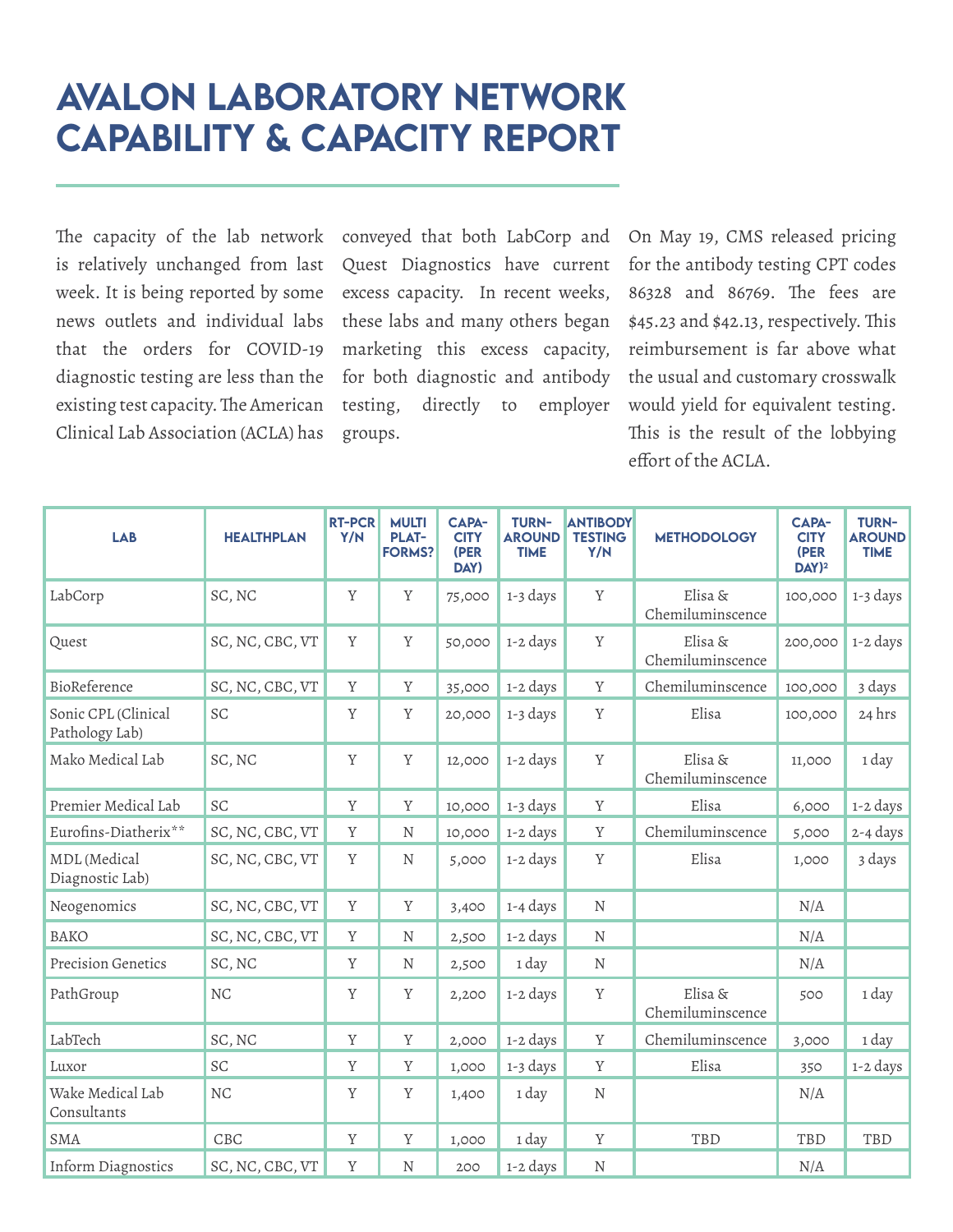## EXPANSION OF "AT-HOME" TESTING

As was previously discussed in this bulletin, LabCorp was the first testing company to gain a Emergency Use Authorization (EUA) for an "at-home" collection device. This test collection method is marketed under LabCorp's Pixel product line. The FDA has recently authorized another similar product produced by the company Everlywell.

Everlywell's COVID-19 Test Home Collection Kit includes sample registration instructions, sample



collection instructions, sample preparation, a nasal swab, saline in a tube, shipping materials, return labels and shipping instructions. It is only authorized for distribution to individuals who meet inclusion criteria based on information provided through an online questionnaire and reviewed by the Physician Wellness Network. Everlywell's nasal swab collection kit is authorized to be utilized with Fulgent's and Assurance's tests.



Startup Hims & Hers announced Wednesday it is now offering FDAauthorized COVID-19 testing kits to order online and administer at home. Men's health startup Vault Health also recently started selling at-home saliva test kits, which rely on a sample of spit in a test tube.

Both companies are distributing a saliva test developed by Rutgers University laboratory, called RUCDR Infinite Biologics, in partnership with Spectrum Solutions and Accurate Diagnostic Labs, which was granted emergency

use authorization by the FDA on May 7. This is a diagnostic test (RT-PCR).

There are limitations to saliva tests. The FDA notes that the collection of saliva specimens is limited to patients with symptoms and that negative results should be confirmed by testing an alternative specimen. Saliva tests also may not be able to detect the virus in asymptomatic people.

# **ALVEO bewell**

Alveo Technologies, in collaboration with Janssen Pharmaceuticals, is developing an actual at-home testing platform. The *be.well*™ testing system includes analyzers, nasal swabs, and cartridges for the detection of viral infection diseases, including Respiratory Syncytial Virus (RSV) and SARS-CoV-2. Alveo is utilizing a phased approach to gain authorization from the FDA.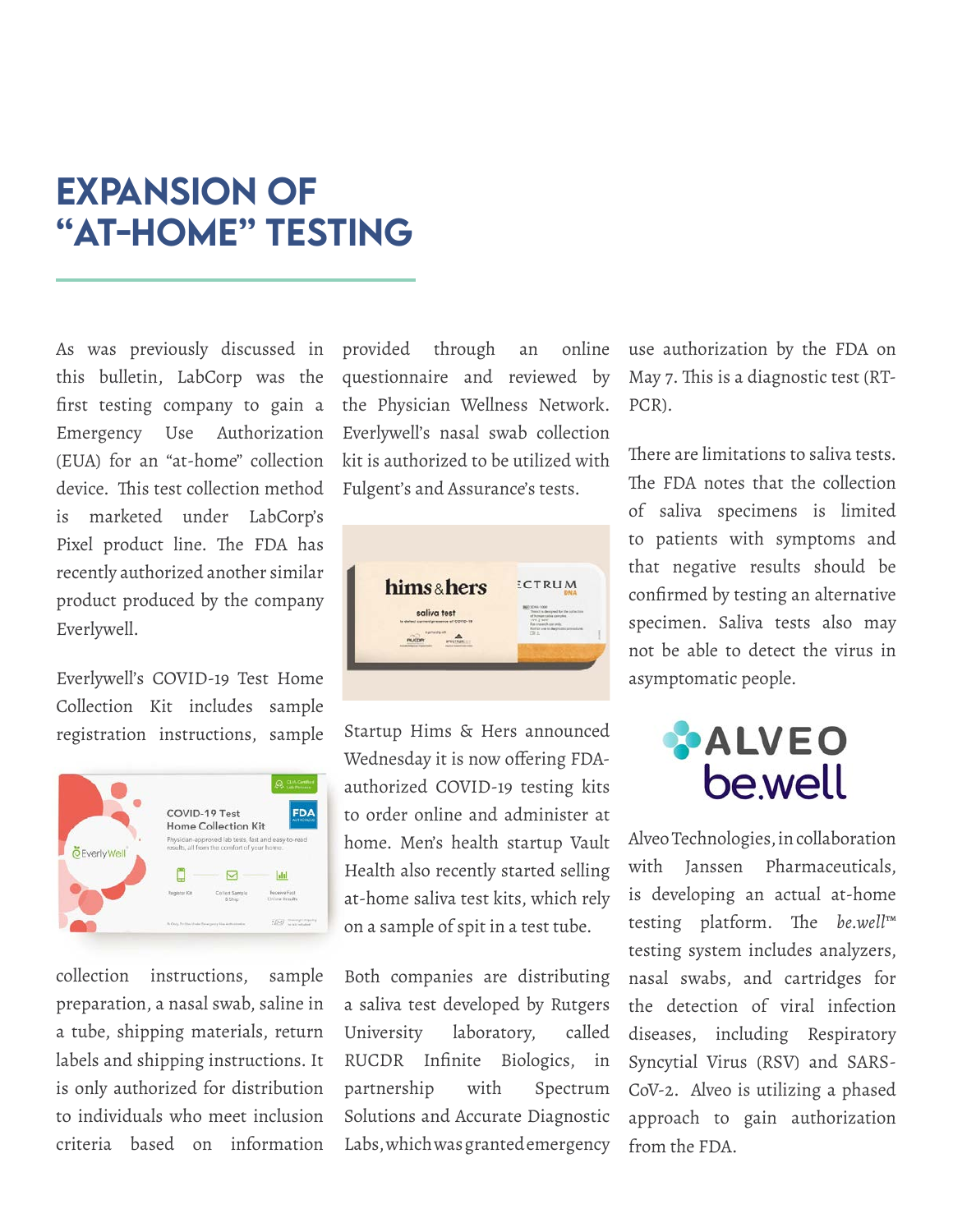# <span id="page-3-0"></span>CURRENT NEWS IN EMPLOYER Testing

A recent survey of employers by the human resources consultancy company Mercer said that just 4% of those responding to a return to workplace questionnaire say that they are planning to conduct serology screening for antibodies to COVID-19. Meanwhile, only 3% of employers say that they plan to screen for the presence of the virus.

> 3% OF EMPLOYERS SURVEYED SAY THEY PLAN TO SCREEN FOR COVID-19

"Many employers ... are realizing that antibody testing isn't going to be a silver bullet and really isn't going to bring them any value," said David Zieg, a lead consultant on clinical services at Mercer.



The Big Three automotive manufacturers intend to offer diagnostic tests to workers, not antibody tests. Officials at the Detroit carmakers indicated they have chosen not to implement antibody testing because it was not clear what the antibody tests show. Amazon.com Inc's on-site testing plan, now in development, does not include antibody testing.

The CDC website includes a section giving guidance to employers entitled, **["Interim Guidance](https://www.cdc.gov/coronavirus/2019-ncov/community/guidance-business-response.html)  [for Businesses and Employers](https://www.cdc.gov/coronavirus/2019-ncov/community/guidance-business-response.html) [Responding to the Coronavirus](https://www.cdc.gov/coronavirus/2019-ncov/community/guidance-business-response.html) [Disease 2019"](https://www.cdc.gov/coronavirus/2019-ncov/community/guidance-business-response.html)**. This interim guidance is intended to help prevent workplace exposures to COVID-19 in non-healthcare settings.

While the CDC does list the following key guidance to prevent and reduce the transmission of the virus among employees, it does not list lab testing:

- Actively encourage sick employees to stay home
- Consider conducting daily in person or virtual health checks
- Identify where and how workers might be exposed to COVID-19 at work
- Separate sick employees
- Take action if an employee is suspected or confirmed to have COVID-19 infection
- Educate employees about steps they can take to protect themselves at work and home
- For employees who commute to work using public transport, offer special considerations

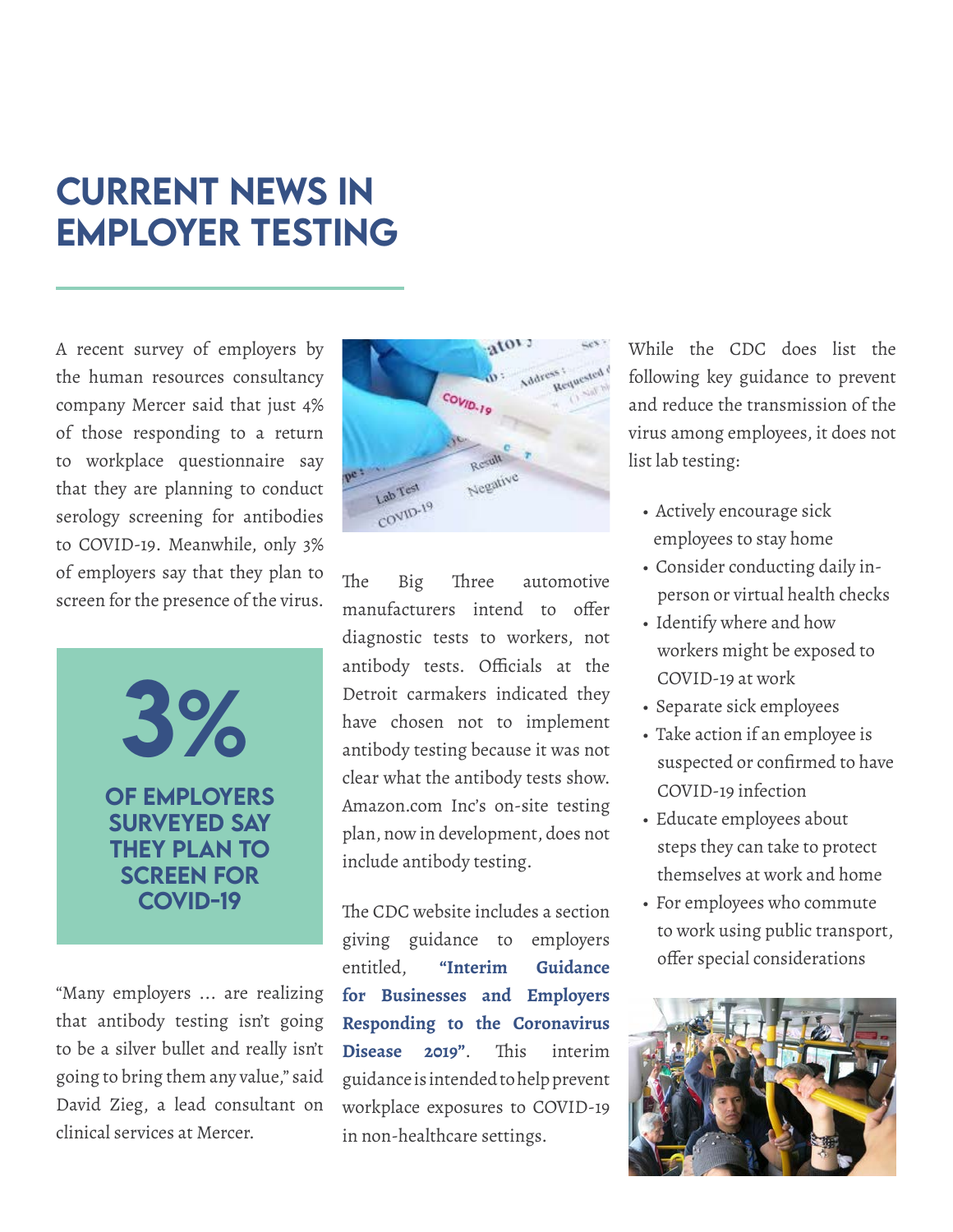However, for employees identified as infected and subsequently in isolation, in their guidance, **[CDC](https://www.cdc.gov/coronavirus/2019-ncov/hcp/disposition-in-home-patients.html)  [recommends 2 strategies to return](https://www.cdc.gov/coronavirus/2019-ncov/hcp/disposition-in-home-patients.html) [to work or discontinue isolation](https://www.cdc.gov/coronavirus/2019-ncov/hcp/disposition-in-home-patients.html)**:

### for PERSONS WITH COVID-19 UNDER ISOLATIO

The decision to discontinue home isolation for persons with confirmed or suspected COVID-19 should be made in the context of local circumstances. Options include a symptom-based (i.e., time-since-illness-onset and timesince-recovery strategy) or a testbased strategy. Of note, there have been reports of prolonged detection of RNA without direct correlation to viral culture.

### SYMPTOM-BASED STRATEGY



Persons with COVID-19 who have symptoms and were directed to care for themselves at home may discontinue isolation under the following conditions:

• At least 3 days (72 hours) have passed since recovery defined  as resolution of fever without the use of fever-reducing medications and improvement in respiratory symptoms (e.g., cough, shortness of breath); and,

• At least 10 days have passed since symptoms first appeared.

### TEST-BASED STRATEGY



Previous recommendations for a test-based strategy remain applicable; however, a testbased strategy is contingent on the availability of ample testing supplies and laboratory capacity as well as convenient access to testing. Persons who have COVID-19 who have symptoms and were directed to care for themselves at home may discontinue isolation under the following conditions:

- Resolution of fever without the use of fever-reducing medications, and
- Improvement in respiratory symptoms (e.g., cough, shortness of breath), and

• Negative results of an FDA Emergency Use Authorized COVID-19 molecular assay for detection of SARS-CoV-2 RNA from at least two consecutive respiratory specimens collected ≥24 hours apart (total of two negative specimens)

*See [Interim Guidelines for](https://www.cdc.gov/coronavirus/2019-nCoV/lab/guidelines-clinical-specimens.html)  [Collecting, Handling, and Testing](https://www.cdc.gov/coronavirus/2019-nCoV/lab/guidelines-clinical-specimens.html)  [Clinical Specimens from Persons](https://www.cdc.gov/coronavirus/2019-nCoV/lab/guidelines-clinical-specimens.html) [for Coronavirus Disease 2019](https://www.cdc.gov/coronavirus/2019-nCoV/lab/guidelines-clinical-specimens.html) [\(COVID-19\)](https://www.cdc.gov/coronavirus/2019-nCoV/lab/guidelines-clinical-specimens.html)*.

Of note, there have been reports of prolonged detection of RNA without direct correlation to viral culture.

If this survey and the CDC recommendations are any indication, mass employee testing should not be expected. However, interested employers should be directed to a laboratory that is utilizing FDA-authorized testing to perform these services. Avalon can assist the health plan in locating a laboratory to meet the employers' testing needs.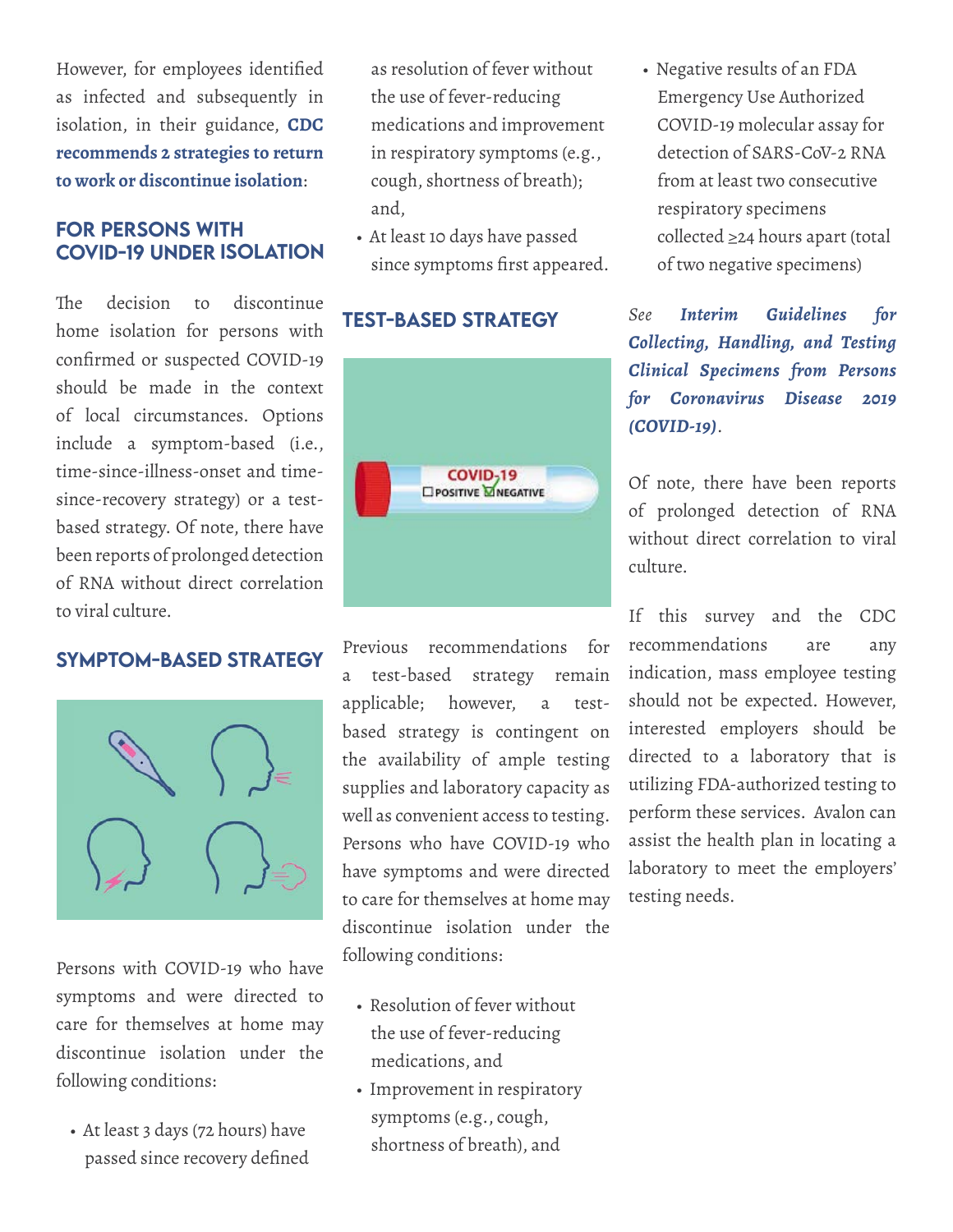# <span id="page-5-0"></span>THE AMA AND ANTIBODY TESTING



The AMA has issued **[guidance](https://www.ama-assn.org/delivering-care/public-health/sars-cov-2-serology-tests-3-big-limitations-doctors-must-understand)** on serological testing for SARS-CoV-2 antibodies that outlines three major limitations to the tests that physicians must understand to properly order them and interpret their results.

"Given that we do not yet have scientific evidence showing if, when

and for how long individuals might become immune to COVID-19, physicians and the general public should not use antibody testing to consider anyone immune to the disease—doing so may lead individuals to falsely assume they can stop physical distancing and further the spread of illness.," said AMA President Patrice A. Harris, MD, MA.

"Although many are using these tests to determine whether an individual had COVID-19, we encourage physicians to only use antibody tests authorized by the Food and Drug Administration [FDA] and only for the purposes of populationlevel studies, evaluating recovered individuals for convalescent plasma donations, or along with other clinical information as part of a well-defined testing plan for groups or individuals."

### <span id="page-5-1"></span>CURRENT AVALON CLINICAL ADVISORY BOARD RECOMMENDATIONS

- *1. Avalon recommends nucleic acid testing, such as RT-PCR, to identify or diagnose COVID-19.*
- *2. Avalon does not recommend host antibody testing to diagnose a current COVID-19 infec tion, to screen the general population (including people who have no symptoms of a COVID-19 infection), or to determine the immunity at this time.*
- *3. Avalon does not recommend using antigen-detecting rapid diagnostic tests at this time.*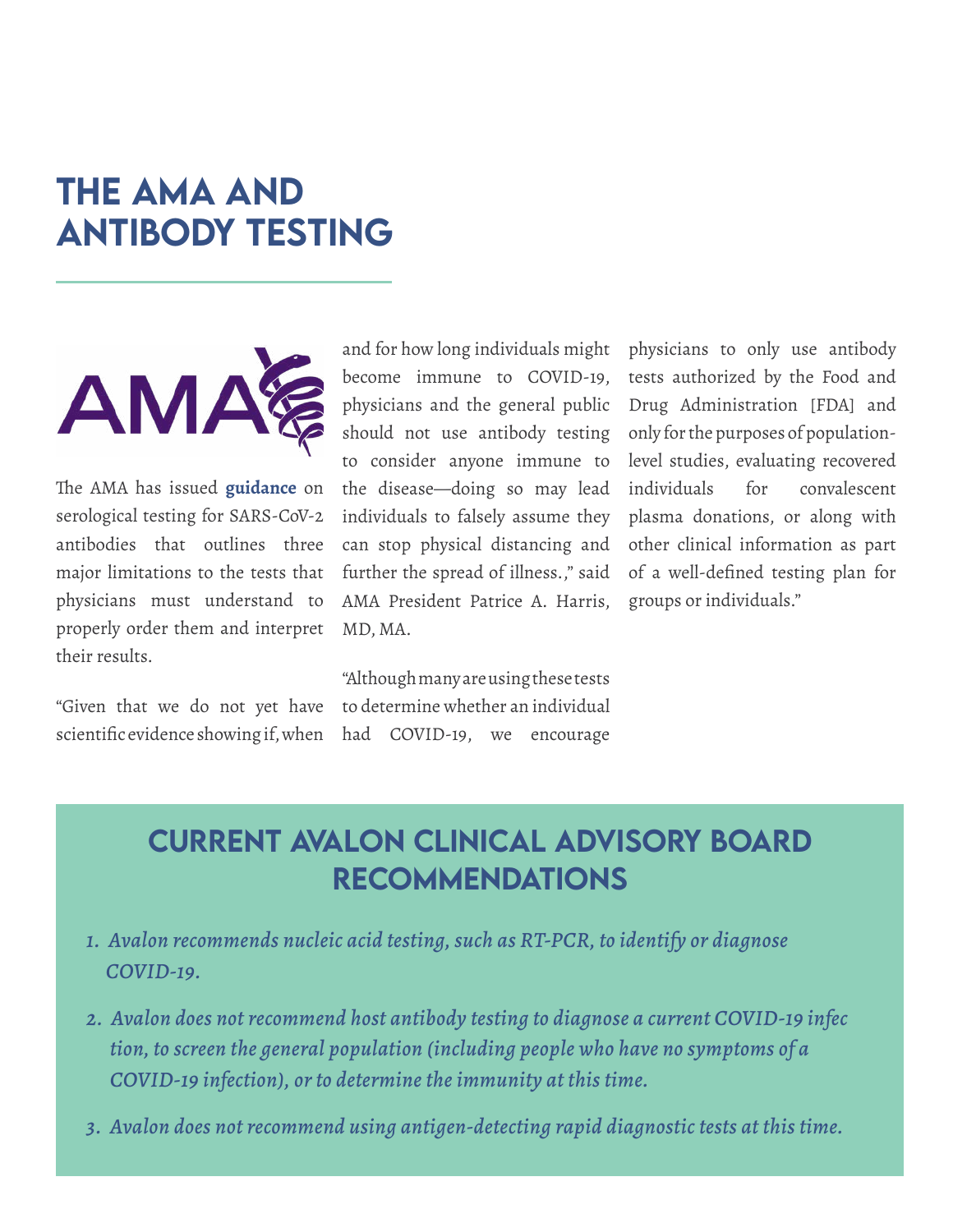# <span id="page-6-0"></span>TRENDS IN LABORATORY TESTING



With the entire country engaging in stay at home or lockdown orders starting in March and of various durations, no shortage of articles portend the looming disaster to the healthcare community and patients as office visits are skipped and treatments deferred.[i](#page-11-1) Hospitals, physicians, and laboratories are collectively dealing with fewer patients, and therefore fewer tests being performed to manage patients, surveille health conditions or conduct annual checkups. Financial viability of businesses and the long-term impact on patient health are top of mind for many.

Avalon has reviewed outpatient laboratory claims data to assess the impact to the healthcare community using laboratory testing as a surrogate for patient office visits and informative itself. While the data represents the last 8 to 10 weeks of claims information, the analyses describe which COVID tests are most often ordered, which type of laboratories are suffering the most, which patients are forgoing doctor visits, and how steep laboratory testing declined.

### COVID TESTING IS dominated by PCR-based assays

While PCR and Antibody (Ab) tests are available, PCR testing dominates claims volume **(Figure 1)** submitted through Avalon's network of providers. In early March, the procedures codes submitted reflected the early CMS codes (**U0001** and **U0002**) and the single AMA code (**87635**) for PCR based assays. In mid-April, CMS authorized two higher priced codes specific for high throughput technologies (**U0003** and **U0004**) and immediately, **U0003** begins to be billed replacing the prior CMS and AMA codes.

Concurrently, AMA released specific codes for antibody testing, and a surge of antibody testing is found in claims data. The subsequent reduction in Ab testing could be attributable to physicians realizing Ab results currently lack clinical utility or are holding claims until clarity around pricing has been established by CMS. Since CMS finalized pricing on May 19th

| <b>PROCEDURE</b><br><b>CODE</b> | <b>SHORT DESCRIPTION</b><br><b>&amp; USAGE</b>                                                   |
|---------------------------------|--------------------------------------------------------------------------------------------------|
| U0001                           | PCR based testing -<br>utilizing test kits from the<br>CDC to perform the testing                |
| U0002                           | SPCR based testing<br>- utilizing laboratory<br>developed kits (non-CDC),<br>non-amplified probe |
| 87635                           | Amplified probe PCR<br>testing                                                                   |
| U0003                           | Amplified probe using high<br>throughput technology                                              |
| U0004                           | High throughput<br>technology using any<br>technique                                             |
| 86328                           | Antibody test - Single<br>step method (e.g. reagent<br>strip) for the detection of<br>COVID-19   |
| 86769                           | Antibody test - Multistep<br>method (e.g. analyzer) for<br>the detection of COVID-19             |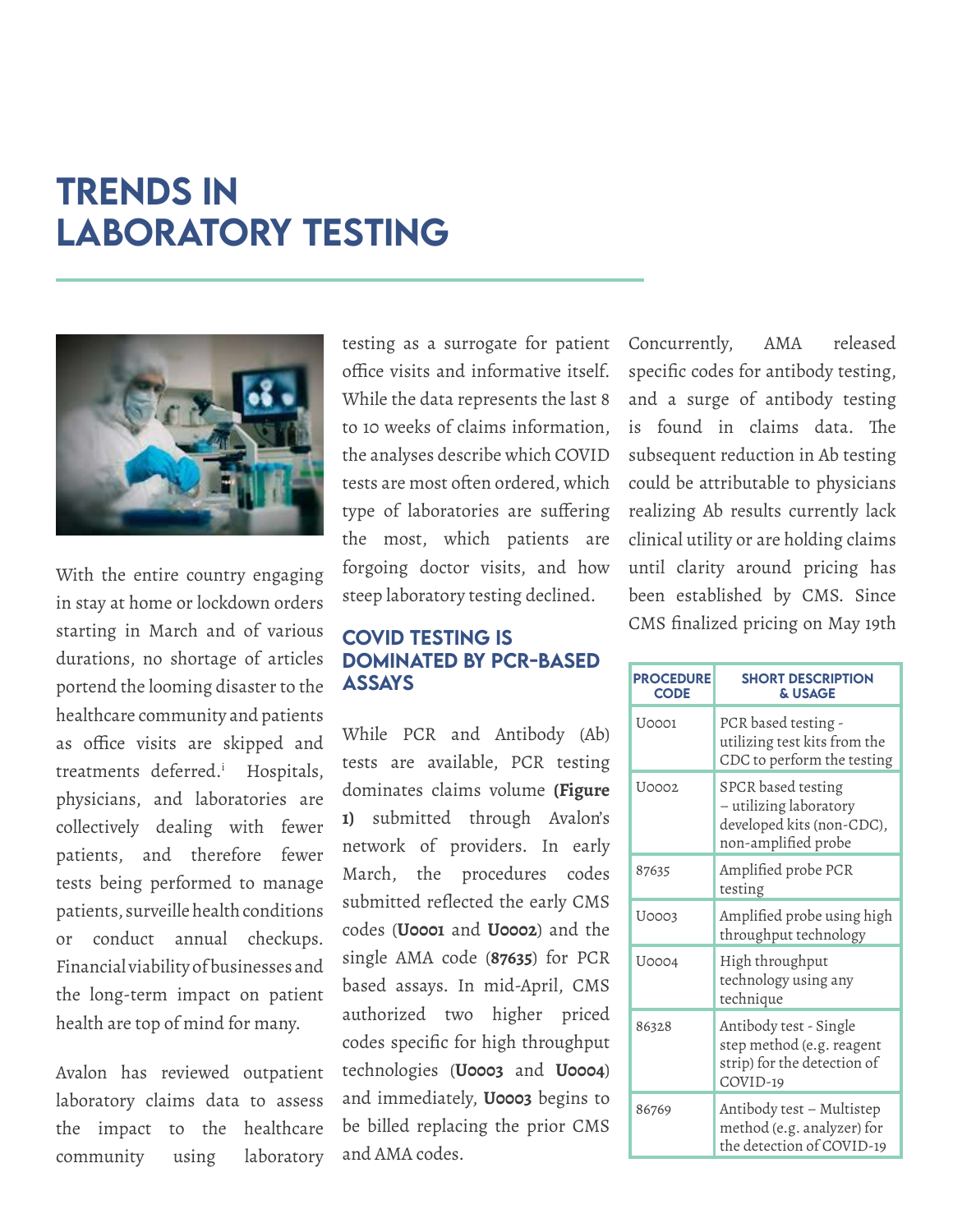for **86328** and **86769**, an increase in Ab claims may be seen in the coming weeks.

Interestingly, the additional, same claim laboratory services most frequently found with a definitive COVID19 diagnosis code (**U07.1**) cover a range of tests, from routine testing for CBC or metabolic panels to more suspect tests such as troponin and assay of lactic acid (**[Table 1](#page-8-0)**). It is beyond the scope of this article to evaluate the clinical appropriateness of the tests; however, a plan would be prudent to specify appropriate and allowable laboratory tests subject to the CARESAct<sup>ii</sup> mandates for waiver of cost sharing requirements.

### OVERALL LABORATORY TESTING DROPPED PRECIPITOUSLY IN APRIL

As stay at home and lockdown orders spread across the country in late March and through April, laboratory testing consequentially dropped. **Figure 2** shows overall testing trends relative to January claim volumes indicating that April was down nearly 50%.

A lengthening of the time between the date of service and the claim submission date is occurring, potentially due to provider staffing shortages or providers holding claims due to coding and pricing uncertainty (data not shown).





The average time delay in April 2020 almost doubled to 37 days relative to April 2019. The monthly change in laboratory test volume by place of service (**[Figure 3](#page-8-0)**) shows

a dire picture for physician office laboratories, and hence for the physician offices. Lab tests are often a consequence of a patient visit to a physician, and therefore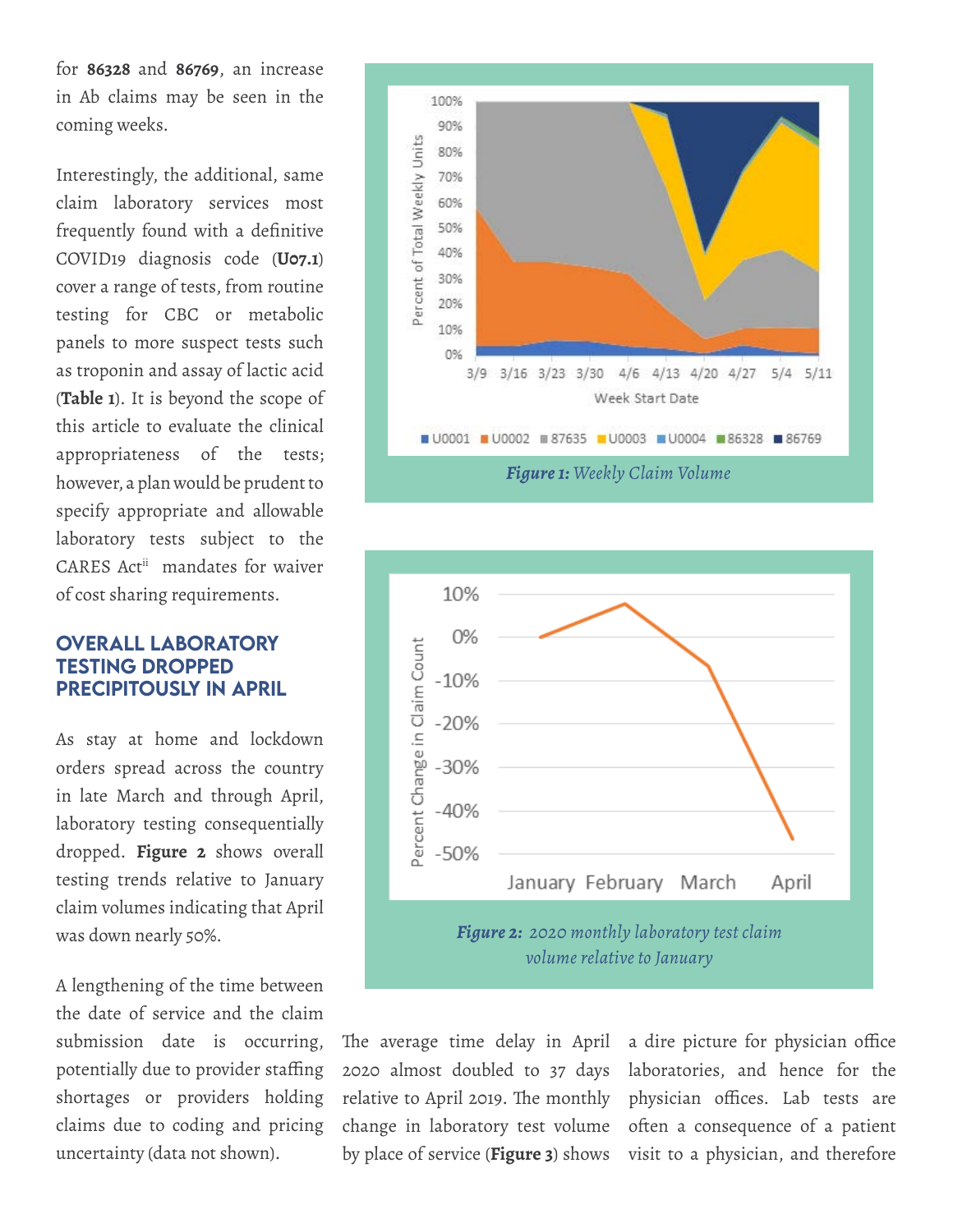<span id="page-8-0"></span>

claim volume is a surrogate for patient traffic. Physician offices experienced the largest month over month drop in both March and April. Independent and hospital labs in March maintained close to February levels with a subsequent drop in volume in April, again as the stay a home orders were implemented.

The economic consequences will be acutely felt for physician offices which perform testing as the patient and testing revenues vanished. Testing is down in all areas, and a review of ordering physicians specialties revealed family medicine, nurse practitioners, and physician assistants face the steepest decline in test volume. Internal medicine and specialists have had a relatively lower reduction in ordered tests.

### THE REDUCTION IN LAB TESTS IS ASSOCIATED WITH HEALTHY PEOPLE

An outstanding question is the impact to the long-term health of patients if they are forgoing testing during the stay at home period. If chronically ill patients are not receiving appropriate care or underlying conditions are not detected early, then treatment interventions may be delayed resulting in more complex issues for the health care system to absorb. Essentially, answering the question requires knowing which patients are receiving fewer tests and how long tests are being deferred.

Avalon utilized the Charlson Comorbidity Index (CCI)[iii](#page-11-1), a measurement of a patient's mortality based on comorbidities extracted from diagnosis codes. In short, the higher the CCI, the higher the risk of mortality and therefore the greater importance of routine visits to their physicians.

Based on laboratory claims information, member's CCI were allocated to risk classifications and compared between March and April (**[Figure 4](#page-9-0)**). Fortunately, the highest risk patients are seeing the lowest rate of reduction in testing, meaning that for many patients with chronic, severe conditions they are receiving the necessary medical oversight. Also, the no risk group has the largest reduction

#### TABLE 1: TOP 20 PROCEDURES ORDERED WITH DIAGNOSIS CODE UO7.1 (COVID-19+) AND A COVID TEST

| Complete cbc w/auto diff wbc (85025)                               |
|--------------------------------------------------------------------|
| Comprehensive metabolic panel (80053)                              |
| Routine venipuncture (36415)                                       |
| Influenza assay w/optic (87804)                                    |
| IADNA SARS-COV-2 COVID-19<br>AMPLIFIED PROBE TQ (87635)            |
| Metabolic panel total ca (80048)                                   |
| (COVID-19) amplified probe, high<br>throughput technologies(U0003) |
| Assay of troponin quant (84484)                                    |
| Blood culture for bacteria (87040)                                 |
| C-reactive protein (86140)                                         |
| Non-CDC COVID19 (U0002)                                            |
| Assay of magnesium (83735)                                         |
| Thromboplastin time partial (85730)                                |
| Assay of ferritin (82728)                                          |
| Assay of lactic acid (83605)                                       |
| Fibrin degradation quant (85379)                                   |
| Detect agent nos dna amp (87798)                                   |
| Lactate (ld) (ldh) enzyme (83615)                                  |
| Prothrombin time (85610)                                           |
| Strep a assay w/optic (87880)                                      |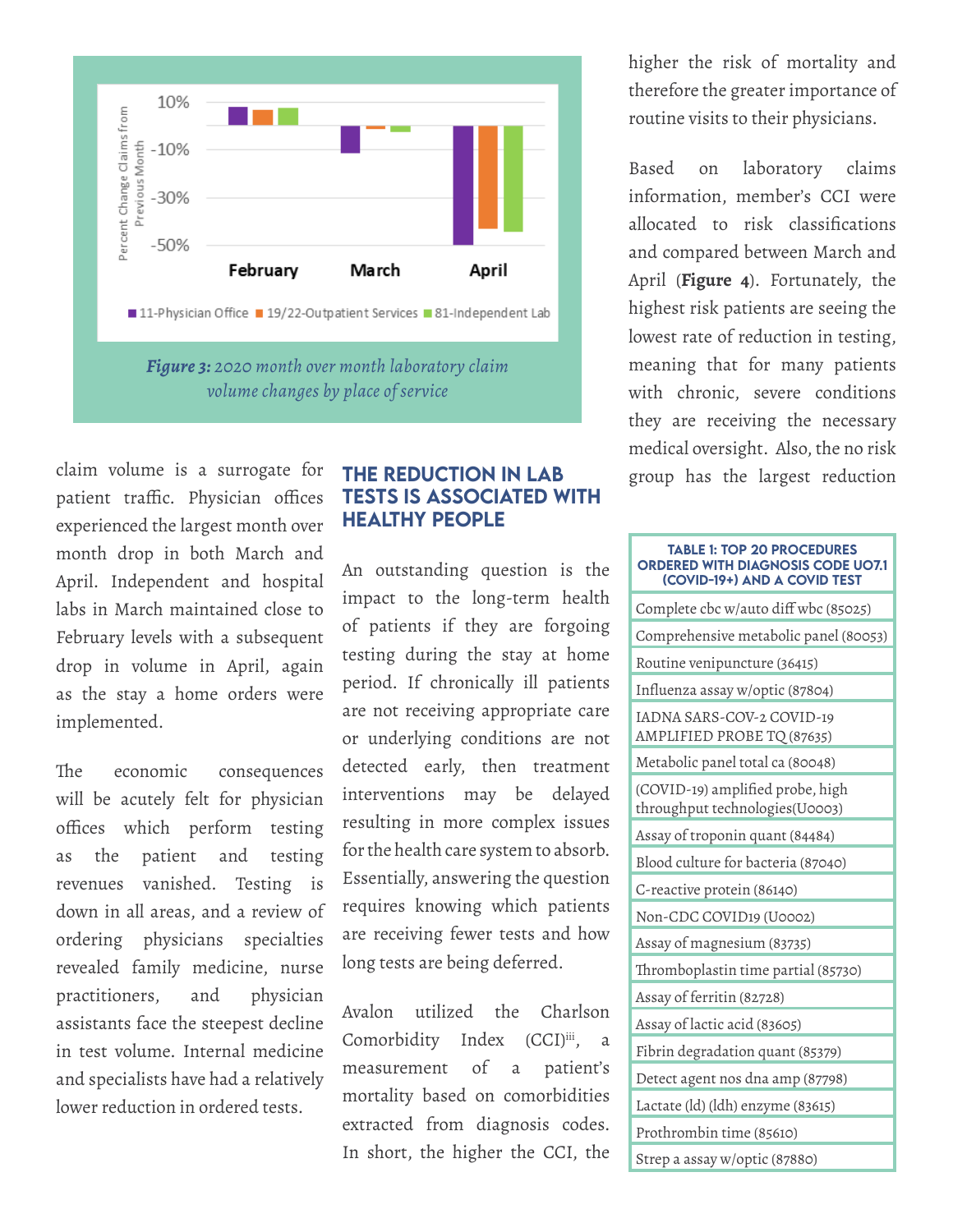<span id="page-9-0"></span>

*Figure 4: Charlson Comorbidity Index classification and test volume reduction* *Figure 5: Decrease in primary diagnosis codes from March to April 2020*

in tests which are associated predominantly with annual checkups. As patients begin to feel more comfortable returning to the doctors after stay at home orders are lifted, the no risk group may return for their annual check-ups, resulting in a bolus of associated testing.

The top five procedure code reductions and diagnosis code reductions further support that healthy individuals are skipping their testing. Three of the top five procedure codes are commonly associated with annual check-up testing: lipid panels, CBCs, and metabolic panels (**Table 2**). The reduction in primary diagnosis codes further corroborates a reduction in annual checkups as evidenced by the more than 50% reduction in Z00.00 (Encounter for general adult medical exam without abnormal findings).

The presence of hypertension, lipidemia, and diabetes in the top five diagnosis codes raises a concern as these are chronic conditions which left unmanaged

### TABLE 2: Top five procedure codes unit volume reduction from March to April 2020

| Procedure Code                           | <b>Decrease</b> |  |
|------------------------------------------|-----------------|--|
| Tissue exam by pathologist<br>(88305)    | $-52.1%$        |  |
| Lipid panel (80061)                      | $-47.7\%$       |  |
| Comprehensive metabolic<br>panel (80053) | $-44.5\%$       |  |
| Glycosylated hemoglobin test<br>(83036)  | $-42.8%$        |  |
| Complete cbc w/auto diff wbc<br>(85025)  | $-40.0%$        |  |

may result in more complicated conditions or situations involving hospitalization.

Similarly, to the CCI, Avalon employed the Clinical Classification Software methodology to cluster patients' diagnosis codes into a reasonable set of clinical categories. The changes in categories between March and April were reviewed, and consistent with the primary diagnosis code analysis, significant reductions in testing for chronic conditions were found (**[Table 3](#page-10-0)**). Interestingly, while the country experiences a pandemic, testing for infectious diseases recorded significant reductions in claim volume. Social distancing, better hygiene practices as well as stay at home orders have generally reduced infectious disease transmission.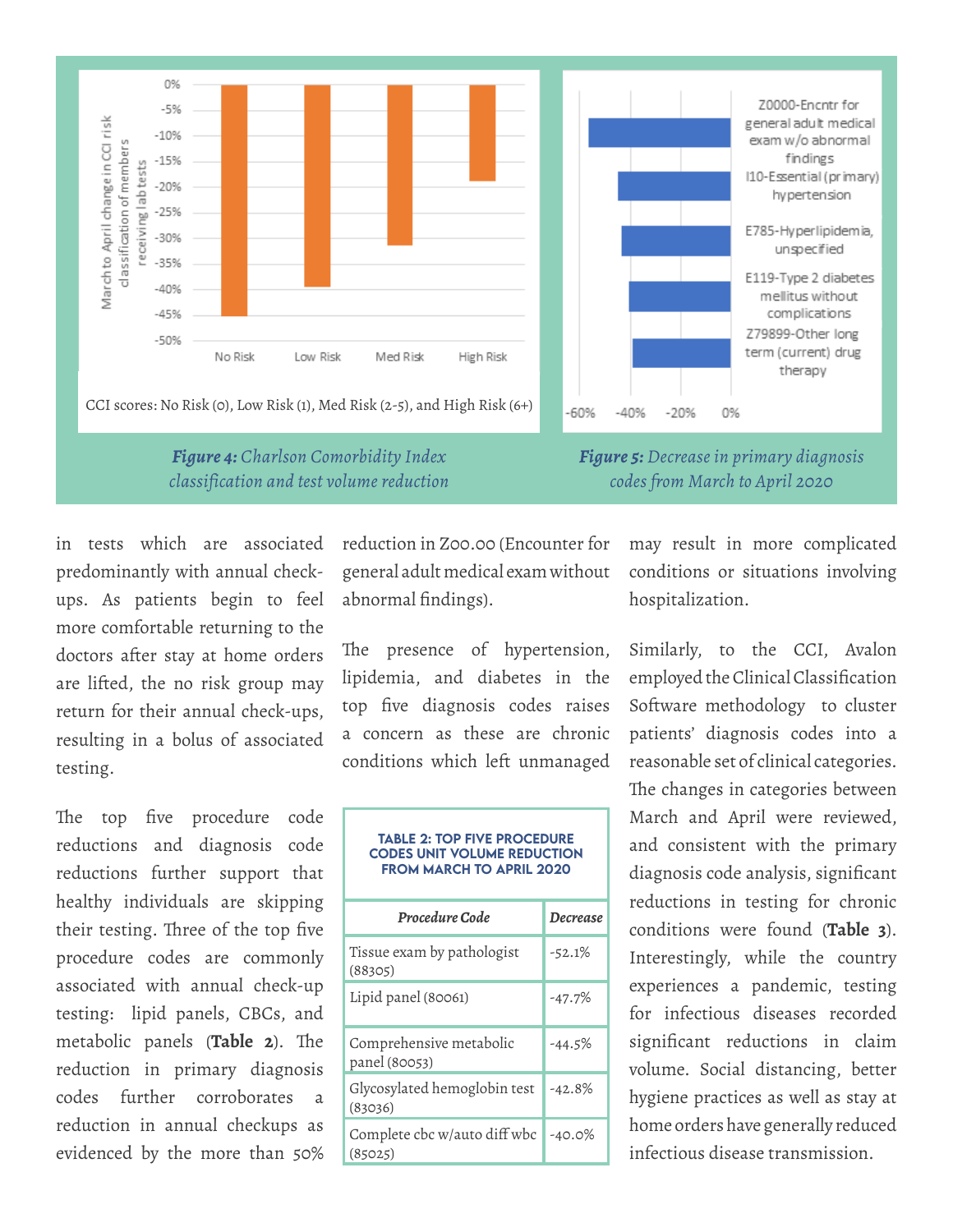### <span id="page-10-0"></span>GOOD NEWS...TESTING APPEARS TO BE RETURNING

Forgoing testing and the associated medical oversight for chronic conditions can be tolerated over short time periods. Longer periods without oversight and necessary interventions may result in worsening clinical conditions, hospitalizations, and poorer quality of life for the affected patient. Testing volumes have been increasing since the middle of April when the lowest weekly claim volume occurred (**Figure 6**).

Continuation of the trend forecasts a return to pre-pandemic testing volumes by June. Clearly many factors will influence the volume return, such as patient comfort level with office visits, health insurance membership, and a second wave of COVID19 infections. If the period of deferral of office visits

### TABLE 3: Reductions in lab claims by Clinical Classification Software category

|                                            | Clinical Classification Software Category             | % Claim Decrease |
|--------------------------------------------|-------------------------------------------------------|------------------|
| Potentially Infectious<br>Disease Oriented | Influenza                                             | $-85.1%$         |
|                                            | Other upper respiratory infections                    | $-72.7%$         |
|                                            | Fever of unknown origin                               | $-68.3%$         |
|                                            | Other lower respiratory disease                       | $-55.8%$         |
|                                            | Immunizations & screening for infectious disease      | $-46.4%$         |
|                                            | Malaise and fatigue                                   | $-45.8%$         |
|                                            | Abdominal pain                                        | $-41.1%$         |
| Monitoring Chronic<br>Conditions           | Other nutritional, endocrine, and metabolic disorders | $-48.5%$         |
|                                            | Essential hypertension                                | $-44.8%$         |
|                                            | Thyroid disorders                                     | $-43.0%$         |
|                                            | Disorders of lipid metabolism                         | $-42.8%$         |
|                                            | Diabetes mellitus without complication                | $-42.0%$         |
|                                            | Diabetes mellitus with complications                  | $-41.3%$         |

and lab testing is limited to 30 to 45 days as estimated in Figure 6, then combined with the modest reduction in high risk patients, one could argue the dire predictions of long term impact to patient's health may not be realized. Additionally, the surveillance

associated with annual checkups will return. However, the pandemic still remains, social distancing becomes the norm which drives continued uncertainty. Still, on the present course, early indicators are pointing to better outcomes.